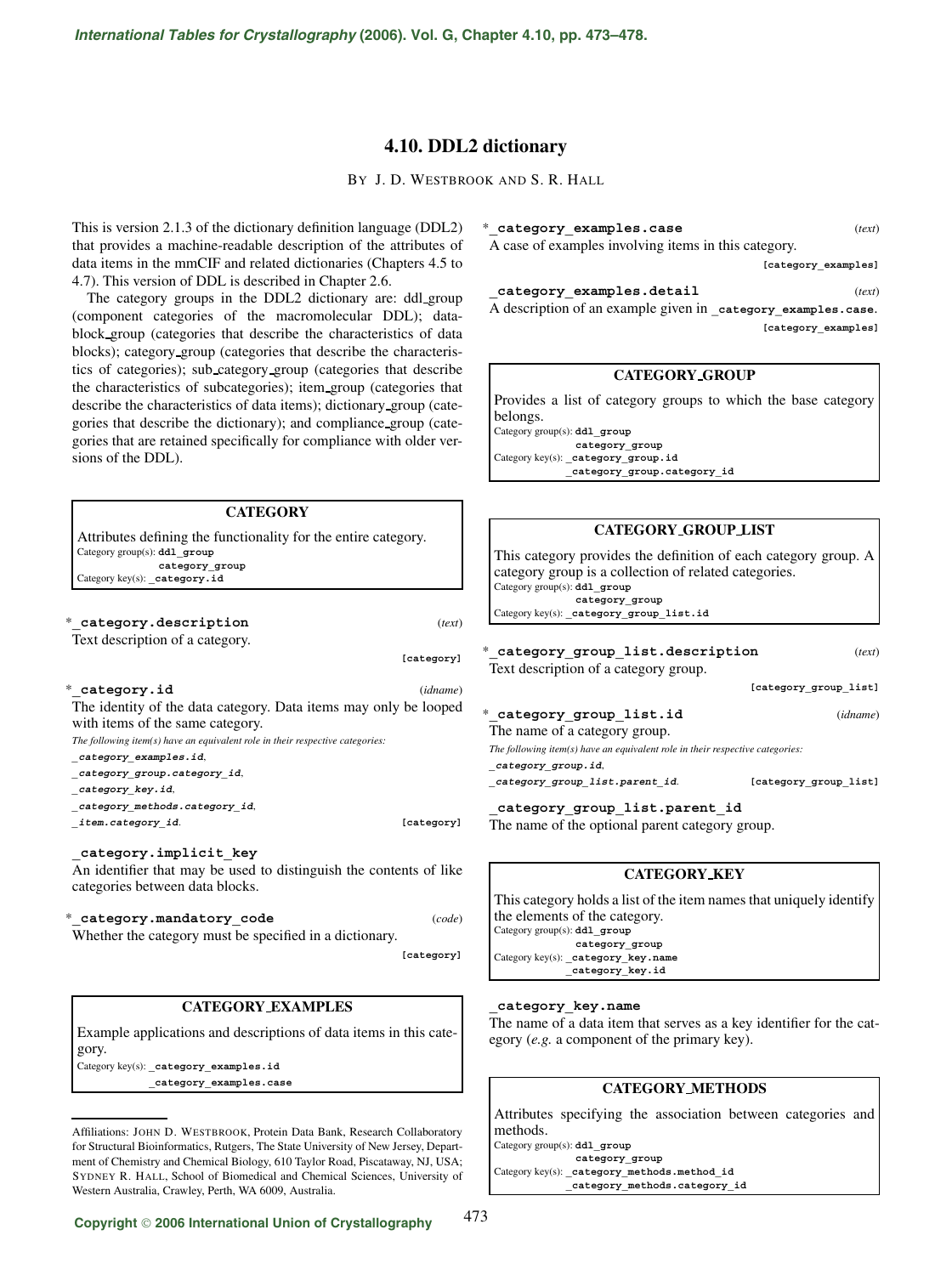**DATABLOCK** 4. DATA DICTIONARIES **ddl core**

| <b>DATABLOCK</b>                                                                                  | <b>ITEM</b>                                                                                                         |
|---------------------------------------------------------------------------------------------------|---------------------------------------------------------------------------------------------------------------------|
| Attributes defining the characteristics of a data block.<br>Category group(s): ddl_group          | Attributes which describe the characteristics of a data item.<br>Category group(s): ddl group                       |
| datablock group<br>Category key(s): datablock.id                                                  | item group<br>Category key(s): _item.name                                                                           |
|                                                                                                   |                                                                                                                     |
| * datablock.description<br>(text)<br>Text description of the data block.                          |                                                                                                                     |
| [datablock]                                                                                       | * item.mandatory code<br>(code)                                                                                     |
|                                                                                                   | Signals whether the defined item is mandatory for the proper<br>description of its category.                        |
| $(*)$ datablock.id<br>(code)<br>The identity of the data block.                                   | The data value must be one of the following:                                                                        |
| The following item $(s)$ have an equivalent role in their respective categories:                  | required item in this category<br>yes                                                                               |
| _datablock_methods.datablock_id,                                                                  | optional item in this category<br>no<br>required item but may be determined from context<br>implicit                |
| _dictionary.datablock_id,<br>[datablock]                                                          | [item]                                                                                                              |
| category.implicit_key.                                                                            |                                                                                                                     |
| DATABLOCK_METHODS                                                                                 | $(*)$ item.name<br>(name)<br>Data name of the defined item.                                                         |
| Attributes specifying the association between data blocks and                                     | The following item $(s)$ have an equivalent role in their respective categories:                                    |
| methods.                                                                                          | category_key.name,                                                                                                  |
| Category group(s): ddl_group<br>datablock group                                                   | _item_aliases.name,                                                                                                 |
| Category key(s): datablock methods.method id                                                      | <i>item default.name,</i><br>_item_dependent.name,                                                                  |
| datablock_methods.datablock_id                                                                    | _item_dependent.dependent_name,                                                                                     |
|                                                                                                   | <i>item_description.name,</i>                                                                                       |
| <b>DICTIONARY</b>                                                                                 | item_enumeration.name,<br><i>item</i> examples.name,                                                                |
|                                                                                                   | _item_linked.child_name,                                                                                            |
| Attributes for specifying the dictionary title, version and data-<br>block identifier.            | _item_linked.parent_name,                                                                                           |
| Mandatory category.                                                                               | <i>item methods.name,</i><br>_item_range.name,                                                                      |
| Category group(s): ddl_group                                                                      | <i>item_related.name,</i>                                                                                           |
| datablock_group<br>dictionary_group                                                               | _item_related.related_name,                                                                                         |
| Category key(s): _dictionary.datablock_id                                                         | item type.name,<br>_item_type_conditions.name,                                                                      |
|                                                                                                   | item structure.name,                                                                                                |
| dictionary.datablock id<br>The identifier for the data block containing the dictionary.           | _item_sub_category.name,                                                                                            |
|                                                                                                   | [item]<br><i>item_units.name.</i>                                                                                   |
| * dictionary.title<br>(char)<br>Title identifier of the dictionary.                               |                                                                                                                     |
| [dictionary]                                                                                      | <b>ITEM_ALIASES</b>                                                                                                 |
| dictionary.version_                                                                               | This category holds a list of possible alias names or synonyms                                                      |
| A unique version identifier for the dictionary.                                                   | for each data item. Each alias name is identified by the name and<br>version of the dictionary to which it belongs. |
|                                                                                                   | Category key(s): _item_aliases.alias_name                                                                           |
| DICTIONARY_HISTORY                                                                                | _item_aliases.dictionary                                                                                            |
| Attributes for specifying the revision history of the dictionary.<br>Category group(s): ddl_group | item_aliases.version                                                                                                |
| dictionary group<br>Category key(s): _dictionary_history.version                                  |                                                                                                                     |
|                                                                                                   | * item aliases.alias name<br>(aliasname)                                                                            |
| * dictionary history.revision<br>(text)                                                           | Alias name for the data item.                                                                                       |
| Text description of the dictionary revision.                                                      | [item_aliases]                                                                                                      |
| [dictionary_history]                                                                              |                                                                                                                     |
| * dictionary history.update<br>$(yyyymm-dd)$                                                      | * item aliases.dictionary<br>(char)                                                                                 |
| The date that the last dictionary revision took place.<br>[dictionary_history]                    | The dictionary in which the alias name is defined.<br>[item aliases]                                                |
| * dictionary history. version<br>(char)                                                           |                                                                                                                     |
| A unique version identifier for the dictionary revision.                                          | * item aliases.version<br>(char)                                                                                    |
| The following item(s) have an equivalent role in their respective categories:                     | The version of the dictionary in which the alias name is defined.                                                   |
| dictionary. version.<br>[dictionary history]                                                      | [item aliases]                                                                                                      |

474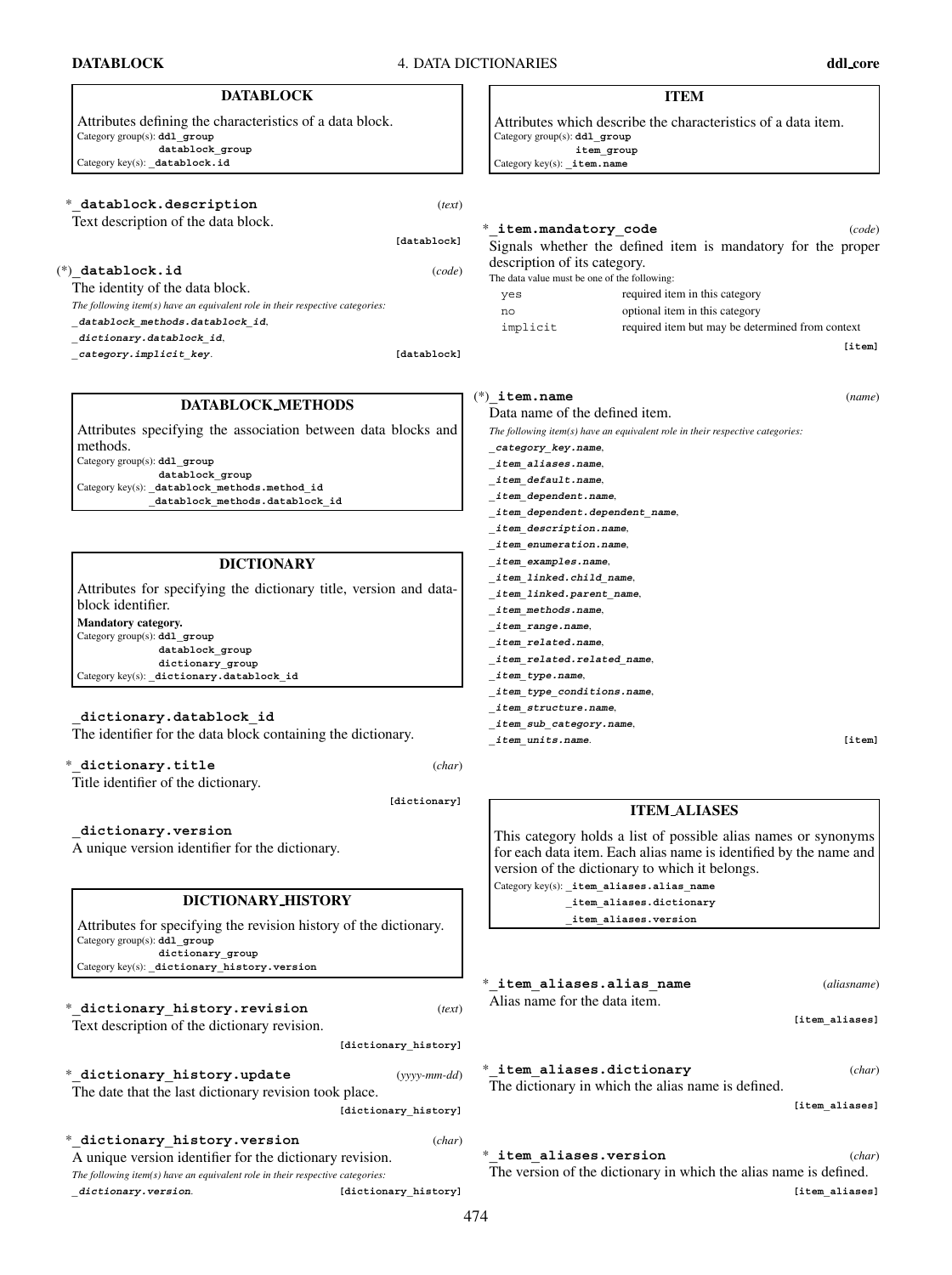#### **ITEM DEFAULT**

Attributes specifying the default value for a data item. Category group(s): **ddl** group **item\_group** Category key(s): **\_item\_default.name**

#### **\_item\_default.value** (*any*)

The default value for the defined item if it is not specified explicitly. If a data value is not declared, the default is assumed to be the most likely or natural value.

**[item\_default]**

# **ITEM DEPENDENT**

Attributes which identify other data items that must be specified for the defined data item to be valid. Category key(s): **\_item\_dependent.name**

**\_item\_dependent.dependent\_name**

**\_item\_dependent.dependent\_name** Data name of a dependent item.

#### **ITEM DESCRIPTION**

This category holds the descriptions of each data item. **Mandatory category.** Category group(s): **ddl\_group item\_group** Category key(s): **\_item\_description.name \_item\_description.description**

\***\_item\_description.description** (*text*)

Text description of the defined data item.

**[item\_description]**

**[item\_enumeration]**

# **ITEM ENUMERATION**

Attributes which specify the permitted enumeration of the items. Category group(s): **ddl\_group item\_group**

Category key(s): **\_item\_enumeration.name \_item\_enumeration.value**

**\_item\_enumeration.detail** (*text*)

A description of a permissible value for the defined item.

\***\_item\_enumeration.value** (*any*) A permissible value, character or number for the defined item. **[item\_enumeration]**

#### **ITEM EXAMPLES**

Attributes for describing examples of applications of the data item. Category group(s): **ddl\_group item\_group** Category key(s): **\_item\_examples.name**

**\_item\_examples.case**

**\_item\_examples.case** (*text*)

An example application of the defined data item.

**[item\_examples]**

**\_item\_examples.detail** (*text*)

A description of an example specified in **\_item\_examples.case**. **[item\_examples]**

### **ITEM LINKED**

Attributes which describe how equivalent data items are linked within categories and across different categories. Category group(s): **ddl\_group item\_group** Category key(s): **\_item\_linked.child\_name**

**\_item\_linked.child\_name** Name of the child data item.

**\_item\_linked.parent\_name**

Name of the parent data item.

### **ITEM METHODS**

Attributes specifying the association between data items and methods. Category group(s): **ddl\_group**

**item\_group** Category key(s): **item** methods.method id **\_item\_methods.name**

# **ITEM RANGE**

The range of permissible values of a data item. When multiple ranges are specified, they are interpreted sequentially using a logical OR. To specify that an item value may be equal to a boundary value, specify an item range where the maximum and mimimum values equal the boundary value.

Category group(s): **ddl\_group item\_group** Category key(s): **\_item\_range.name \_item\_range.minimum \_item\_range.maximum**

### **\_item\_range.maximum** (*any*)

Maximum permissible value of a data item or the upper bound of a permissible range (maximum value  $>$  data value).

**[item\_range]**

#### **\_item\_range.minimum** (*any*)

Minimum permissible value of a data item or the lower bound of a permissible range (minimum value < data value).

**[item\_range]**

# **ITEM RELATED**

Attributes which specify recognized relationships between data items.

Category group(s): **ddl\_group item\_group** Category key(s): **\_item\_related.name \_item\_related.related\_name \_item\_related.function\_code**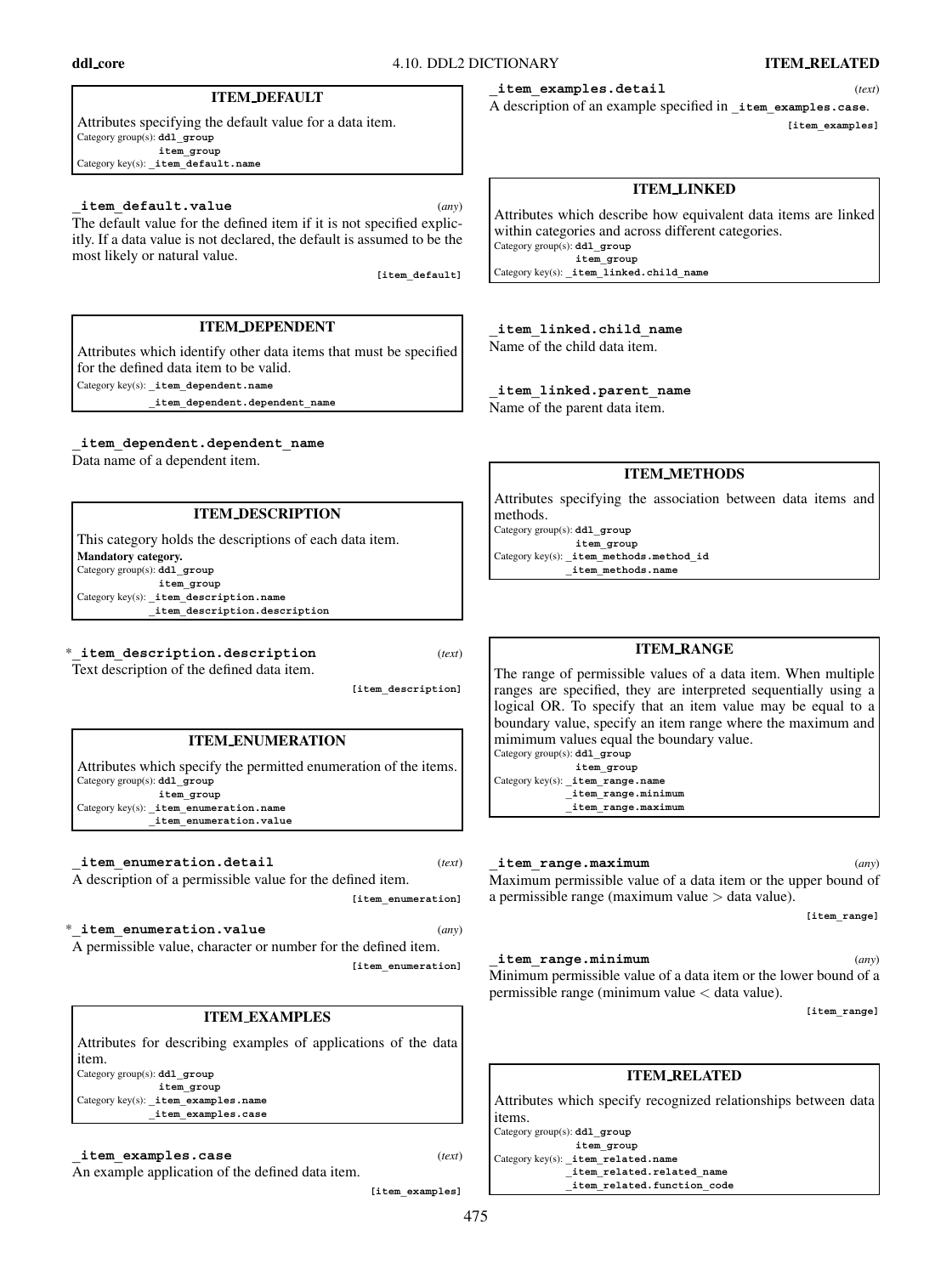#### \***\_item\_related.function\_code** (*code*)

The code for the type of relationship between the item identified by **\_item\_related.name** and the defined item.

'alternate' indicates that the item identified in **\_item\_related.** related name is an alternative expression in terms of its application and attributes to the item in this definition. 'alternate exclusive' indicates that the item identified in **\_item\_ related.related\_name** is an alternative expression in terms of its application and attributes to the item in this definition. Only one of the alternative forms may be specified.

'convention' indicates that the item identified in **\_item\_ related.related\_name** differs from the defined item only in terms of a convention in its expression.

'conversion constant' indicates that the item identified in **\_item\_related.related\_name** differs from the defined item only by a known constant. 'conversion arbitrary' indicates that the item identified in item related.related name differs from the defined item only by an arbitrary constant.

'replaces' indicates that the defined item replaces the item identified in item related.related name. 'replacedby' indicates that the defined item is replaced by the item identified in **\_item\_related.related\_name**.

'associated value' indicates that the item identified in **\_item\_ related.related\_name** is meaningful when associated with the defined item. 'associated esd' indicates that the item identified in **\_item\_related.related\_name** is the estimated standard deviation of the defined item. 'associated error' indicates that the item identified in item related.related name is the estimated error of the defined item.

The data value must be one of the following:

| alternate            | alternate form of the item                    |
|----------------------|-----------------------------------------------|
| alternate_exclusive  | mutually exclusive alternate form of the item |
| convention           | depends on defined convention                 |
| conversion_constant  | related by a known conversion factor          |
| conversion arbitrary | related by an arbitrary conversion factor     |
| replaces             | a replacement definition                      |
| replacedby           | an obsolete definition                        |
| associated value     | a meaningful value when related to the item   |
| associated_esd       | an estimated standard deviation of the item   |
| associated error     | an estimated error of the item                |

**[item\_related]**

#### **ITEM STRUCTURE**

This category holds the association between data items and named vector/matrix declarations. Category group(s): **ddl\_group item\_group** Category key(s): **\_item\_structure.name**

#### \***\_item\_structure.organization** (*code*)

Identifies whether the structure is defined in column- or row-major order. Only the unique elements of symmetric matrices are specified.

The data value must be one of the following:

columnwise column-major order rowwise row-major order

### **ITEM STRUCTURE LIST**

This category holds a description for each structure type. Category group(s): **ddl\_group item\_group**

Category key(s): **\_item\_structure\_list.code \_item\_structure\_list.index**

# \***\_item\_structure\_list.code** (*code*)

The name of the matrix/vector structure declaration. *The following item(s) have an equivalent role in their respective categories:*

**\_item\_structure.code**. **[item\_structure\_list]**

 $i$ tem structure list.dimension (*int*)

Identifies the length of this row or column of the structure. The permitted range is  $[1, \infty)$ . **[item\_structure\_list]** 

\***\_item\_structure\_list.index** (*int*) Identifies the one-based index of a row or column of the structure. The permitted range is  $[1, \infty)$ . **[item structure list]** 

### **ITEM SUB CATEGORY**

This category assigns data items to subcategories. Category group(s): sub\_category\_group **item\_group** Category key(s): **item** sub category.id **\_item\_sub\_category.name**

# **ITEM TYPE**

Attributes for specifying the data-type code for each data item. Category group(s): **ddl\_group item\_group**

Category key(s): **\_item\_type.name**

### **ITEM TYPE CONDITIONS**

Attributes for specifying additional conditions associated with the data type of the item.

Category group(s): **ddl\_group item\_group compliance\_group** Category key(s): **\_item\_type\_conditions.name**

#### \***\_item\_type\_conditions.code** (*code*)

Codes defining conditions on the **item** type.code specification. 'esd' permits a number string to contain an appended standard deviation number enclosed within parentheses, *e.g.* 4.37(5). 'seq' permits data to be declared as a sequence of values separated by a comma  $\langle \rangle$  or a colon  $\langle \rangle$ . The sequence  $v_1, v_2, v_3 \dots$  signals that  $v_1$ ,  $v_2$ ,  $v_3$  *etc.* are alternative values for the data item. The sequence  $v_1$ : $v_2$  signals that  $v_1$  and  $v_2$  are the boundary values of a continuous range of values. This mechanism was used to specify permitted ranges of an item in previous DDL versions. Combinations of alternate and range sequences are permitted. The data value must be one of the following:

- none no extra conditions apply to this data item
- esd numbers may have esd values appended within parentheses
- seq data may be declared as a comma- or colon-separated sequence

**[item\_type\_conditions]**

# **ITEM TYPE LIST**

Attributes which define each type code. Category group(s): **ddl\_group item\_group** Category key(s): **\_item\_type\_list.code**

# \***\_item\_type\_list.code** (*code*)

The codes specifying the nature of the data value. *The following item(s) have an equivalent role in their respective categories:*

**\_item\_type.code**. **[item\_type\_list]**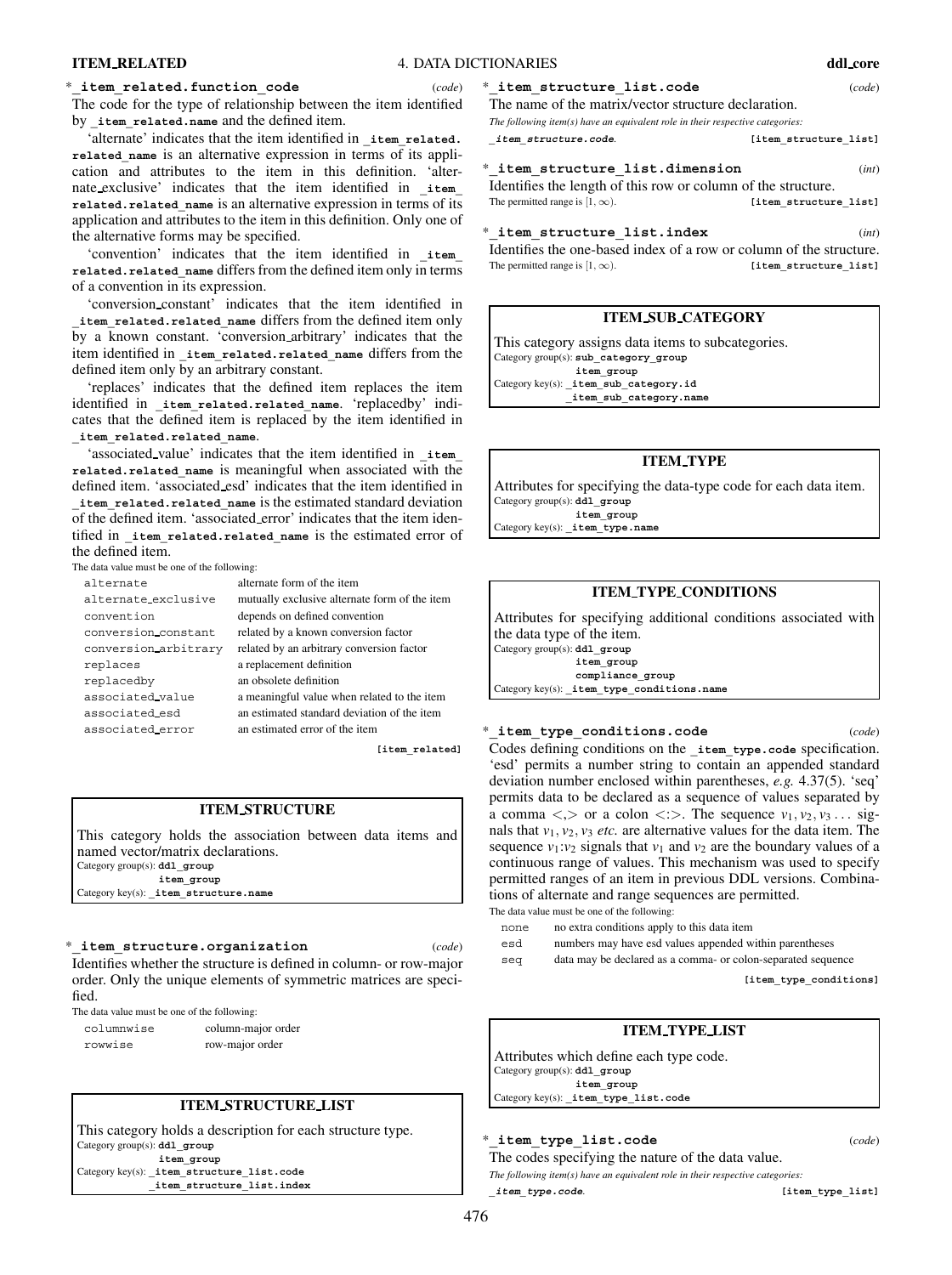#### **ITEM UNITS LIST**

Attributes which describe the physical units of measurement in which data items may be expressed. Category group(s): **ddl\_group item\_group** Category key(s): **\_item\_units\_list.code**

**[item\_type\_list]** \***\_item\_units\_list.code** (*code*) The code specifying the name of the unit of measurement. *The following item(s) have an equivalent role in their respective categories:* **\_item\_units.code**, **\_item\_units\_conversion.from\_code**, **\_item\_units\_conversion.to\_code**. **[item\_units\_list] \_item\_units\_list.detail** (*text*) A description of the unit of measurement.

**[item\_units\_list]**

# **METHOD LIST**

Attributes specifying the list of methods applicable to data items, subcategories and categories. Category group(s): **ddl\_group item\_group category\_group** Category key(s): method list.id

| * method list.code                                                                                                                                                                                                                                                                                                                                                | (code)        |
|-------------------------------------------------------------------------------------------------------------------------------------------------------------------------------------------------------------------------------------------------------------------------------------------------------------------------------------------------------------------|---------------|
| A code that describes the function of the method.                                                                                                                                                                                                                                                                                                                 |               |
| Examples: 'calculation' (method to calculate the item), 'verification' (method to<br>verify the data item), 'cast' (method to provide cast conversion), 'addition' (method to<br>define item + item), 'division' (method to define item / item), 'multiplication'<br>(method to define item $\times$ item), 'equivalence' (method to define item = item), 'other' |               |
| (miscellaneous method).                                                                                                                                                                                                                                                                                                                                           | [method list] |
| method list.detail                                                                                                                                                                                                                                                                                                                                                | (text)        |
| Description of application method in method list.id.                                                                                                                                                                                                                                                                                                              |               |
|                                                                                                                                                                                                                                                                                                                                                                   | [method list] |

| * method list.id                                                                  | (idname)      |
|-----------------------------------------------------------------------------------|---------------|
| Unique identifier for each method listed.                                         |               |
| The following item( $s$ ) have an equivalent role in their respective categories: |               |
| item methods.method id,                                                           |               |
| category methods.method id,                                                       |               |
| sub category methods.method id,                                                   |               |
| datablock methods.method id.                                                      | [method list] |
| * method list.inline                                                              | (text)        |
| In-line text of a method associated with the data item.                           |               |
|                                                                                   | [method list] |
|                                                                                   |               |

 $\text{method list.language}$  (*code*) Language in which the method is expressed. Examples: 'BNF', 'C', 'C++', 'FORTRAN', 'LISP', 'PASCAL', 'PERL', 'TCL', 'OTHER'.

**[method\_list]**

#### **SUB CATEGORY**

The purpose of a subcategory is to define an association between data items within a category and optionally to provide a method to validate the collection of items. For example, the subcategory named 'cartesian' might be applied to the data items for the coordinates *x*, *y* and *z*. Category group(s): **ddl\_group**

**sub\_category\_group** Category key(s): **\_sub\_category.id**

When a data value can be defined as a pre-determined sequence of characters, optional characters or data names (for which the definition is also available), it is specified as a construction. The rules of construction conform to the the regular expression (REGEX) specifications detailed in IEEE (1991). Resolved data names for which **\_item\_type\_list.construct** specifications exist are replaced by these constructions, otherwise the data-name string is not replaced. Reference: IEEE (1991). *IEEE Standard for Information Tech-*

*nology – Portable Operating System Interface (POSIX) – Part 2: Shell and Utilities*, Vol. 1, IEEE Standard 1003.2-1992. New York: The Institute of Electrical Engineers.

**\_item\_type\_list.construct** (*text*)

Example: ' year- month- day' (typical construction for date). **[item\_type\_list]**

| _item_type_list.detail                    | (text) |
|-------------------------------------------|--------|
| An optional description of the data type. |        |

| * item type list.primitive code                            | (code) |
|------------------------------------------------------------|--------|
| The codes specifying the primitive type of the data value. |        |
| The data value must be one of the following:               |        |
| numerically interpretable string<br>numb                   |        |

| char  | character or text string (case-sensitive)   |
|-------|---------------------------------------------|
| uchar | character or text string (case-insensitive) |
| null  | for dictionary purposes only                |

**[item\_type\_list]**

### **ITEM UNITS**

Specifies the physical units in which data items are expressed. Category group(s): **ddl\_group item\_group** Category key(s): **\_item\_units.name**

**ITEM UNITS CONVERSION**

Conversion factors between the various units of measure defined in the ITEM**\_**UNITS**\_**LIST category. Category group(s): **ddl\_group item\_group** Category key(s): **\_item\_units\_conversion.from\_code \_item\_units\_conversion.to\_code**

\***\_item\_units\_conversion.factor** (*any*)

The arithmetic operation required to convert between the unit systems:  $\langle \text{to\_code} \rangle = \langle \text{from\_code} \rangle \langle \text{operator} \rangle \langle \text{factor} \rangle$ .

**[item\_units\_conversion]**

# **\_item\_units\_conversion.from\_code**

The unit system on which the conversion operation is applied to produce the unit system specified in **item** units  $\texttt{conversion.to\_code: } \langle \texttt{to\_code} \rangle = \langle \texttt{from\_code} \rangle \langle \texttt{operator} \rangle \langle \texttt{factor} \rangle.$ 

\***\_item\_units\_conversion.operator** (*code*) The arithmetic operator required to convert between the unit systems:  $\langle \text{to\_code} \rangle = \langle \text{from\_code} \rangle \langle \text{operator} \rangle \langle \text{factor} \rangle$ . The data value must be one of the following:

- + addition
- subtraction
- \* multiplication
- / division

**[item\_units\_conversion]**

#### **\_item\_units\_conversion.to\_code**

The unit system produced after an operation is applied to the unit system specified by **\_item\_units\_conversion.from\_code**:  $\langle \text{to\_code} \rangle = \langle \text{from\_code} \rangle \langle \text{operator} \rangle \langle \text{factor} \rangle.$